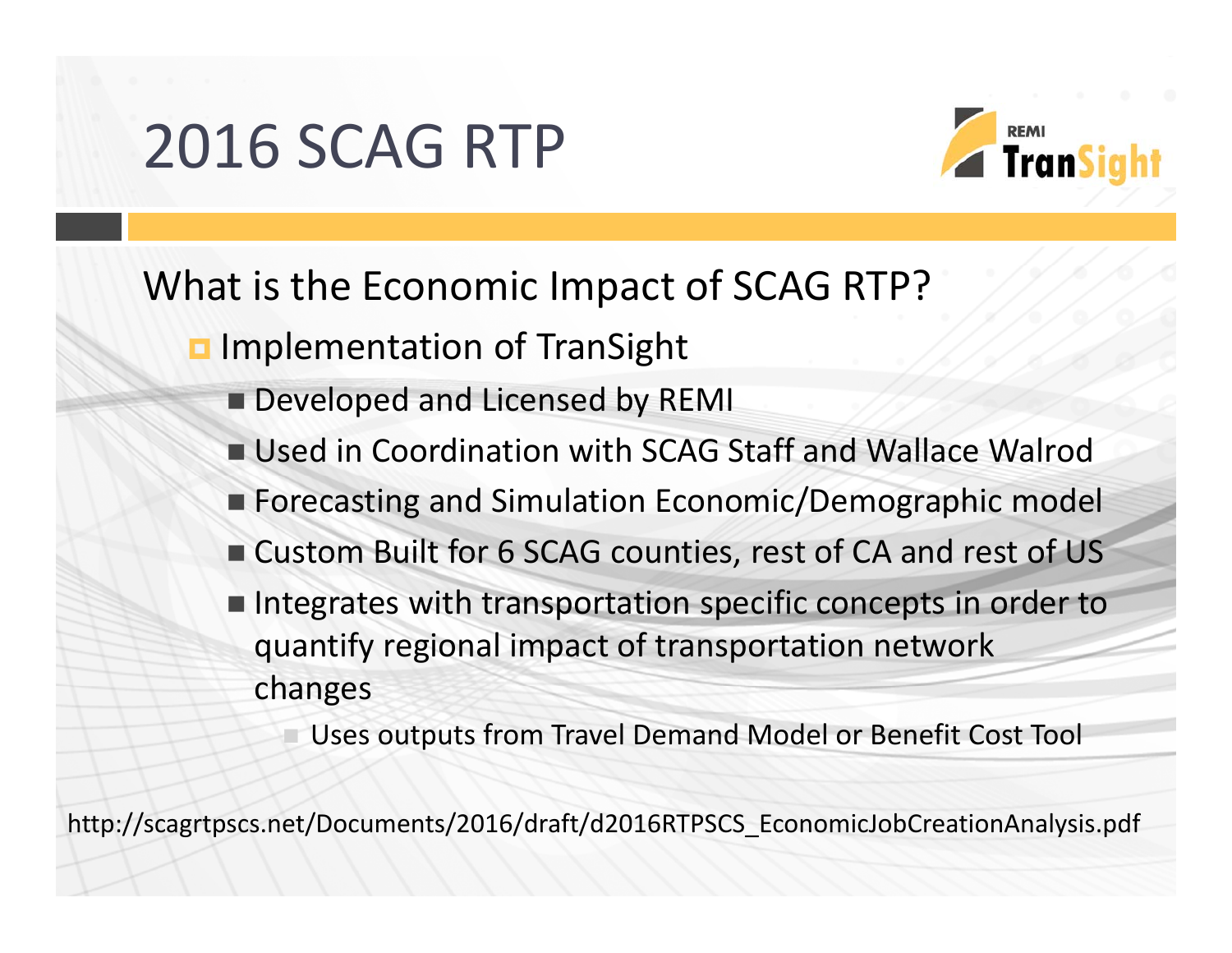## Dynamic Framework



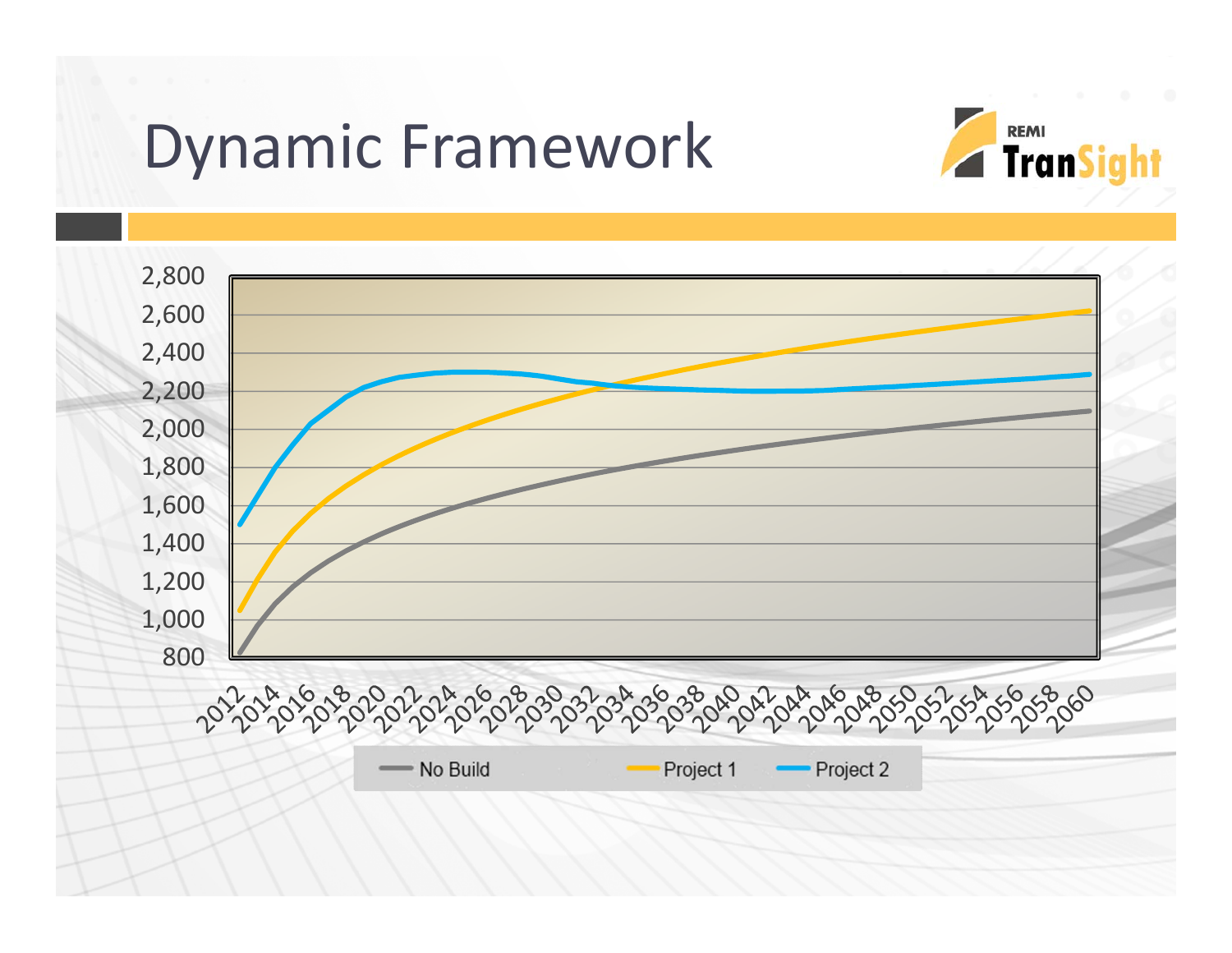## TranSight Results



### **Economic Results**

Employment, Personal Income, Output and Demand, GDP, Consumption, Relative Costs, Compensation, Occupation, and others

### **Demographic Results**

Population (Age, Race, and Sex) Components (Births, Deaths, Migrants)

### **Transportation Results**

#### **Benefit Cost Analysis**

*Customizable Benefit/Cost ratio*

#### **Transportation Summary**

*Labor and Commodity Access Production Cost and Delivered Price Impacts*

#### **Domestic Trade Flows**

*Evaluate impact of transportation efficiency on the community and economy*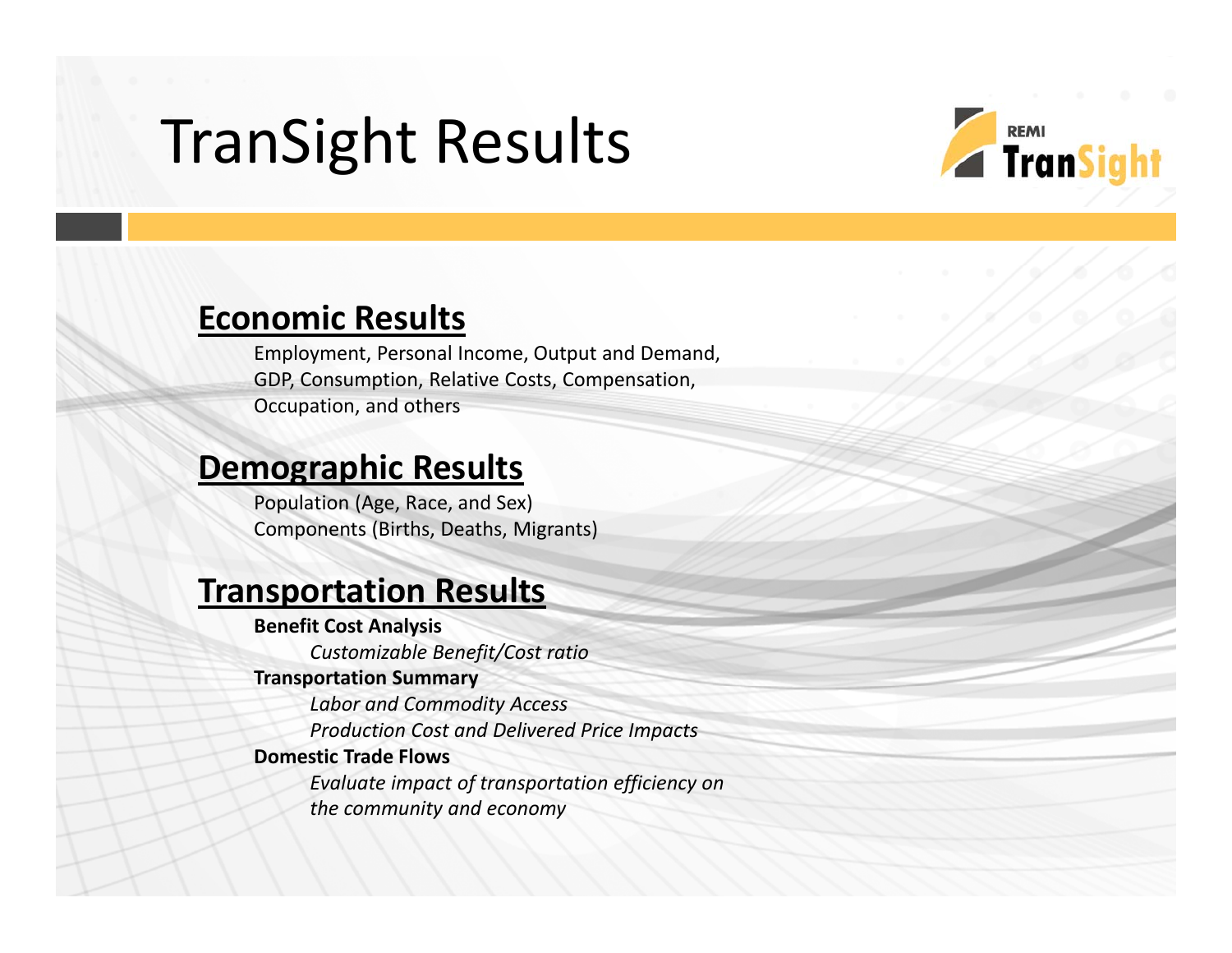## Integrated Model



## **Integrated**

**Four Distinct Quantitative Methods**

## **Dynamic**

**Impacts Measured Over Time**

## **Customized**

**Specifically Built for User Needs**

## **Structured**

**Transparent Methodologies and Linkages**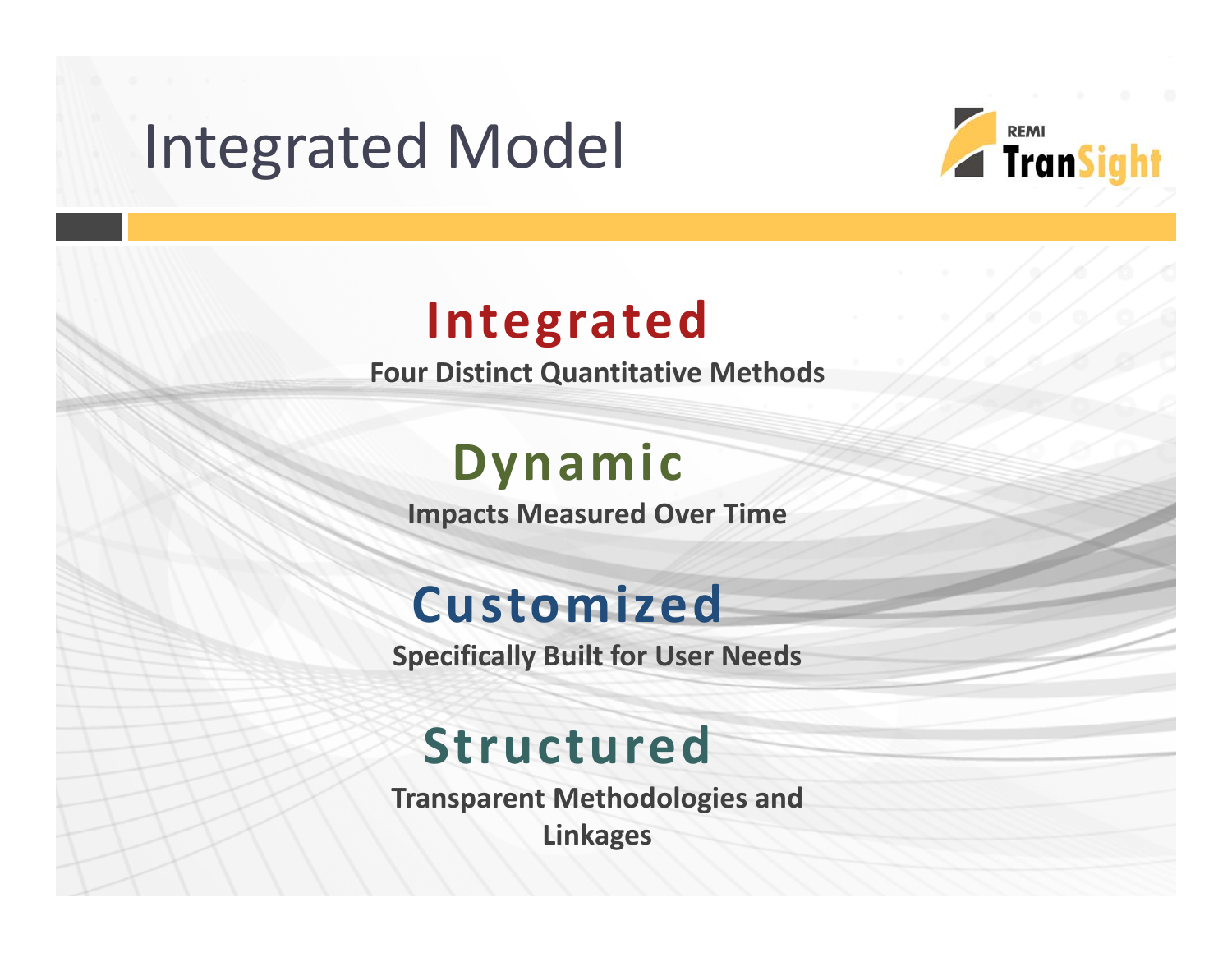# Integration with TranSight



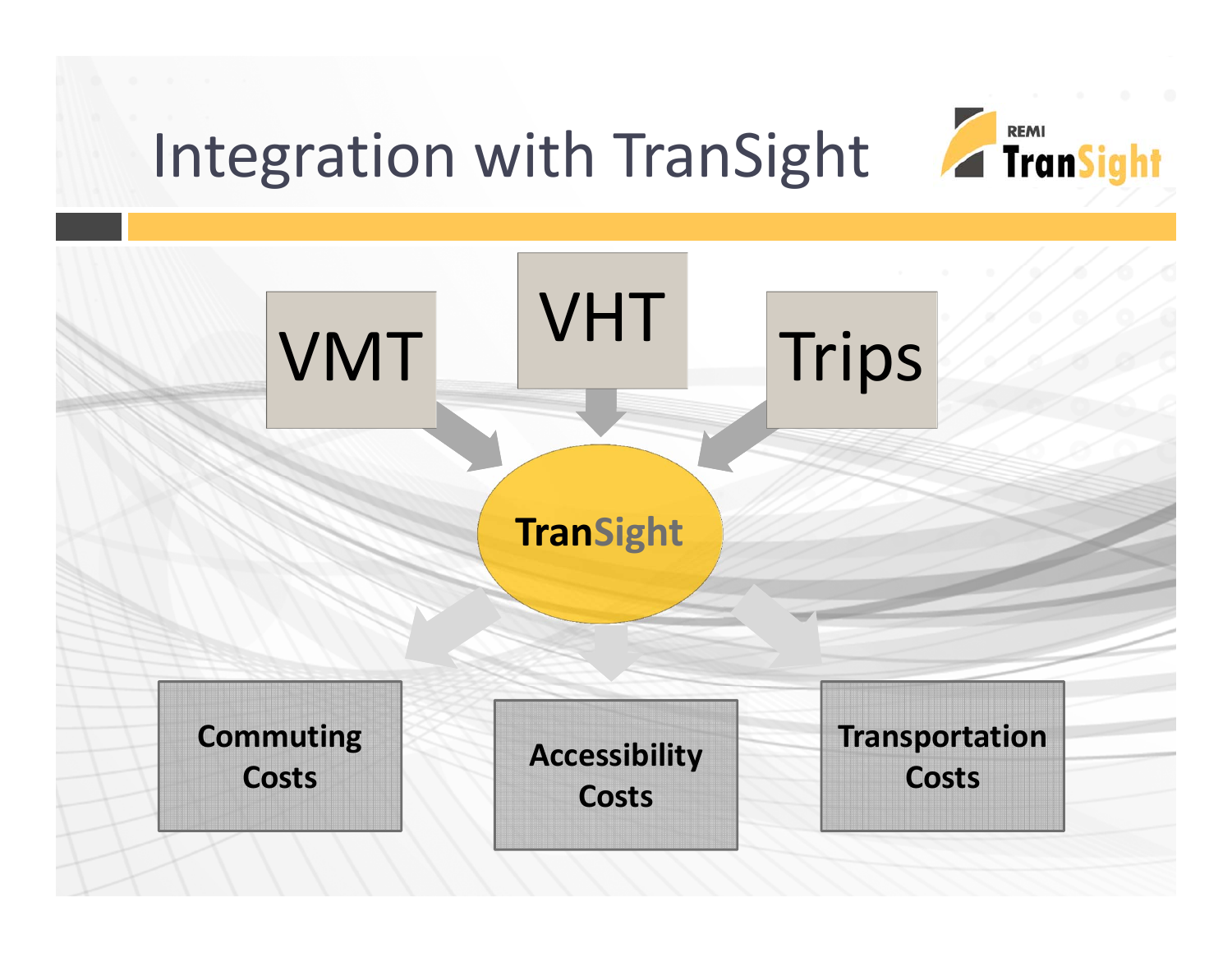# TDM Integration



## With TranSight

- $\Box$  TDM Outputs needed as Inputs to TranSight
	- Region to Region Annual Totals
		- VMT
		- VHT
		- $\blacksquare$  Trips
- □ Using TDM outputs TranSight Calculates
	- **D** Number of Trips per Hour(Highway truck, transit, other highway modes)
		- Accessibility
	- Average Trip Time (auto, some transit modes)
		- Commuting Costs
	- **Overall Network Speeds (highway truck)** 
		- Transportation Costs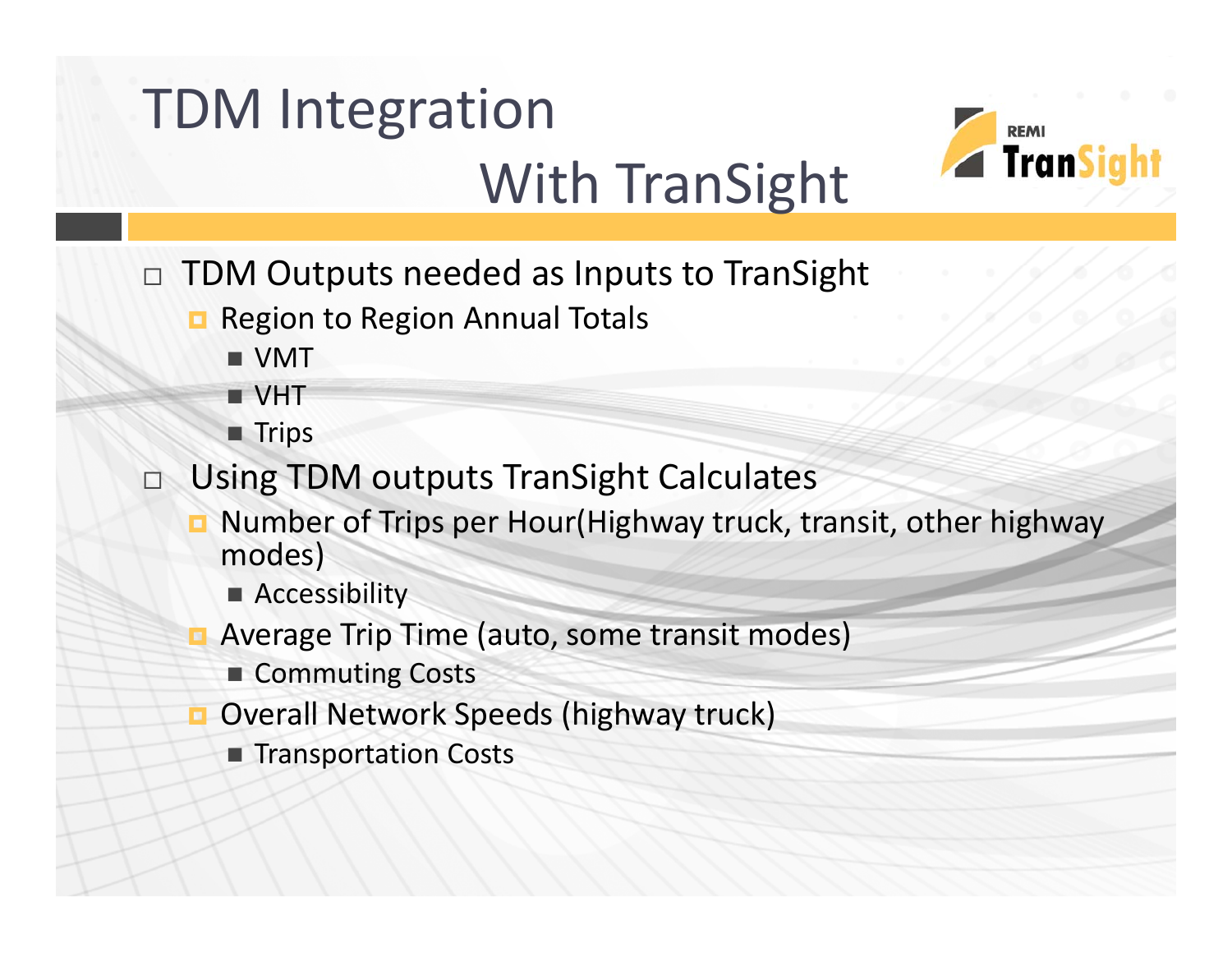# TDM Integration With TranSight



 $\Box$  In the absence of TDM data, you can modify these indexes directly

 Accessibility **R** Commodity Access Index  $\Box$  Commuting Costs **<u>E</u>** Labor Access Index  $\Box$  Transportation Costs **D** Delivered Price within market shares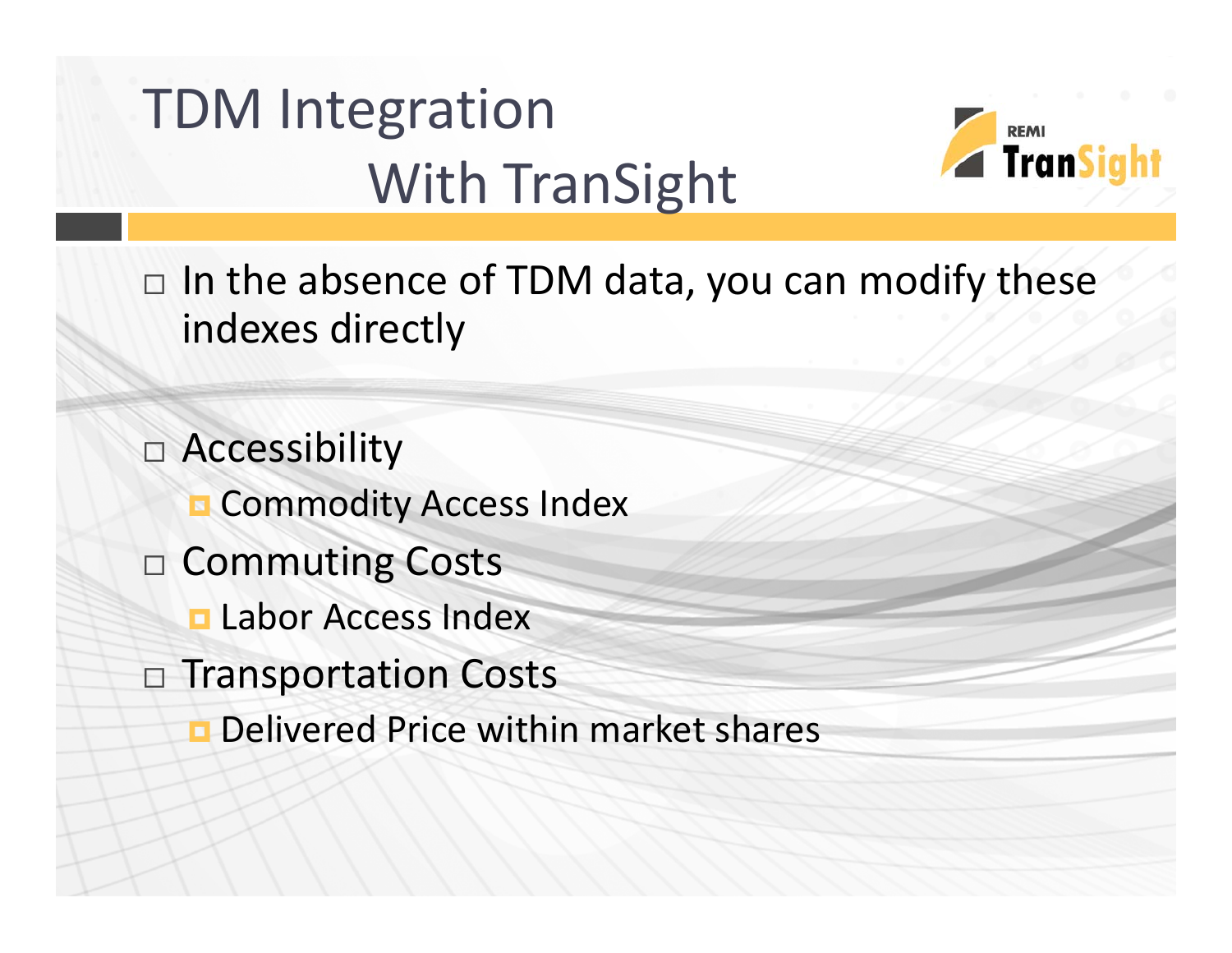## Inputs to Model Structure



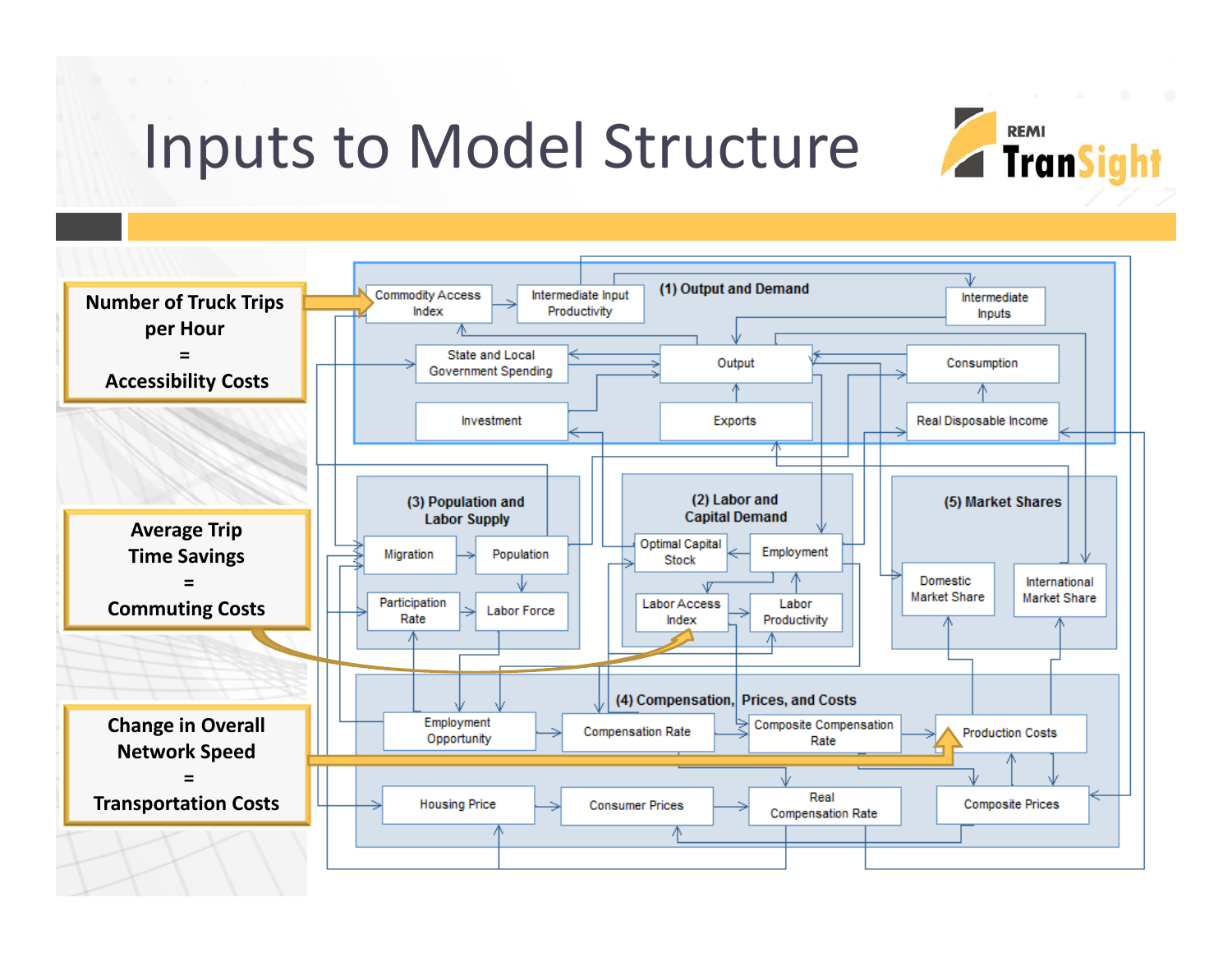# Results



- $\Box$  Construction
- $\Box$  Operations
- $\Box$  Competitiveness
- □ Quality of Life

TABLE 5 Total Jobs, all sources, construction, operations and maintenance, network benefits, from 2016 RTP/SCS, with 2012 shown for comparison, annual average jobs (relative to baseline), thousands

| <b>FY</b>                   | 2016-2020  | 2021-2025 | 2026-2030 | 2031-2035 | 2036-2040 | <b>AVERAGE PER</b><br><b>YEAR</b> |
|-----------------------------|------------|-----------|-----------|-----------|-----------|-----------------------------------|
| Imperial                    | 17         | 2.5       | 5.3       | 58        | 63        | 43                                |
| Los Angeles                 | 148.7      | 248.4     | 334.3     | 395.3     | 430.5     | 311.4                             |
| Orange                      | <b>648</b> | 57.5      | 70.0      | 937       | 126.9     | 826                               |
| Riverside                   | 422        | 53.4      | 767       | 99.5      | 116.6     | $\pi$                             |
| San Bernardino              | 39.6       | 540       | 76.9      | 97.6      | 114.3     | 76.5                              |
| Ventura                     | 7.6        | 87        | 127       | 13.2      | 13.9      | $\mathfrak{m}2$                   |
| <b>SCAG Region</b>          | 3045       | 424.5     | 575.8     | 705.0     | 808.5     | 5637                              |
|                             | 2011-2015  | 2016-2020 | 2021-2025 | 2026-2030 | 2031-2035 |                                   |
| 2012 RTP/SCS SCAG<br>Region | 215        | 236       | 437       | 729       | 1,006     | 528.5                             |

Source: SCAG culculutons